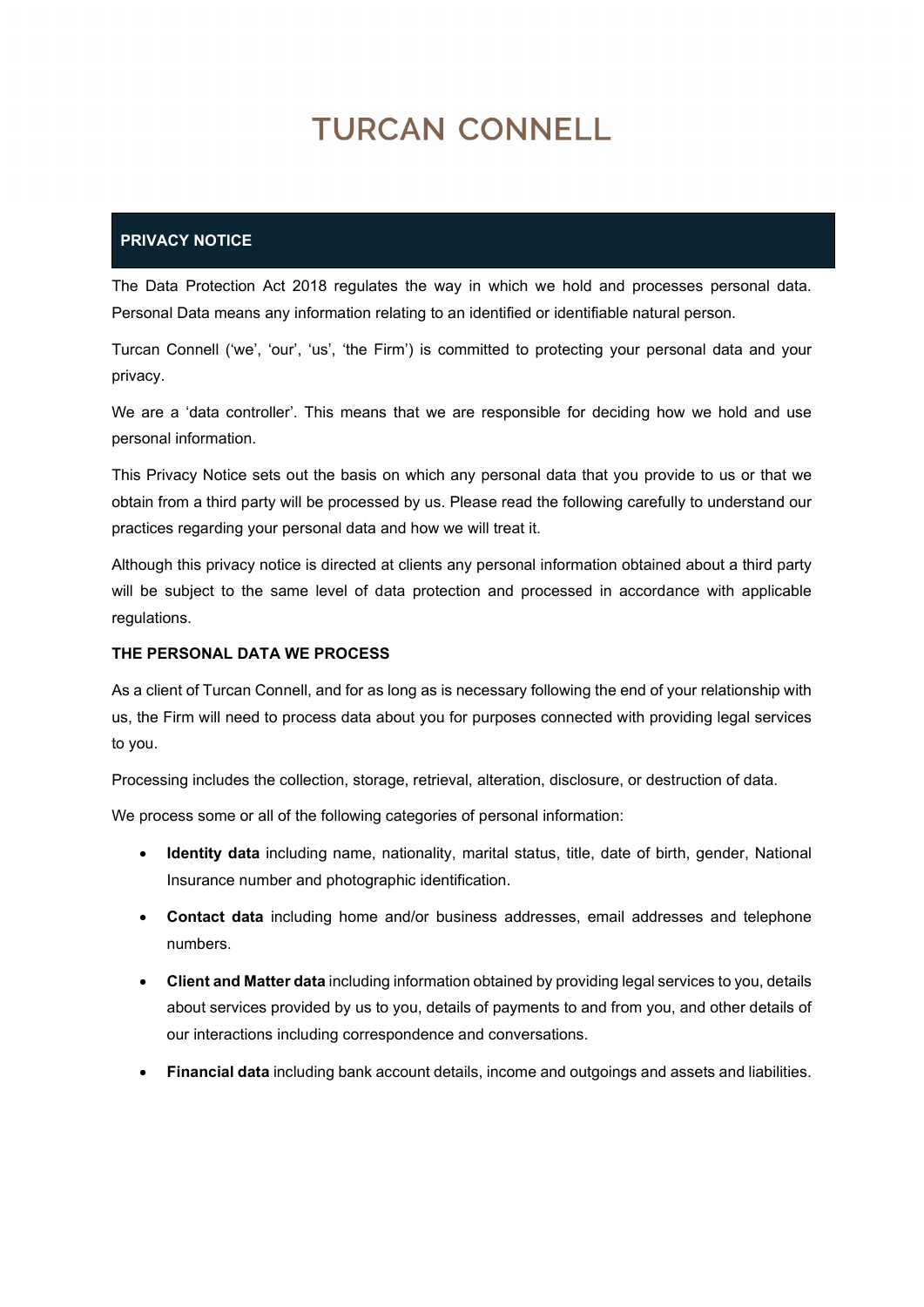- **Marketing data** including your preferences in receiving marketing from us and your communication preferences.
- **Special Categories of Personal Data** includes information about racial or ethnic origin, health, sexual orientation or sex life, political, philosophical or religious beliefs, trade union membership and genetic or biometric data.

We may also require information on others such as your spouse/partner or dependants where this is relevant.

## **HOW WE OBTAIN PERSONAL DATA**

The majority of the data we obtain will be received directly from you or your representative when we provide legal services to you and may be obtained in various ways including correspondence, telephone calls, meetings and the provision of documentation.

We may obtain data from publicly available sources including companies house, charity regulators and other public registers.

We may also obtain information from third parties including:

- Businesses that refer you to us.
- Other professional advisors.
- Courts and tribunals.
- Title and search agents.
- Anti-Money Laundering verification software providers.

#### **HOW WE USE PERSONAL DATA**

The main reason we process your personal data is to be able to provide you with legal services as instructed by you.

Personal data will be processed by us where you consent to the processing or where that processing is necessary for:

- The performance of a contract with you.
- Compliance with a legal obligation to which we are subject.
- The purposes of our legitimate interests.

The table below provides further information on the ways in which we will process your data and the legal basis for doing so.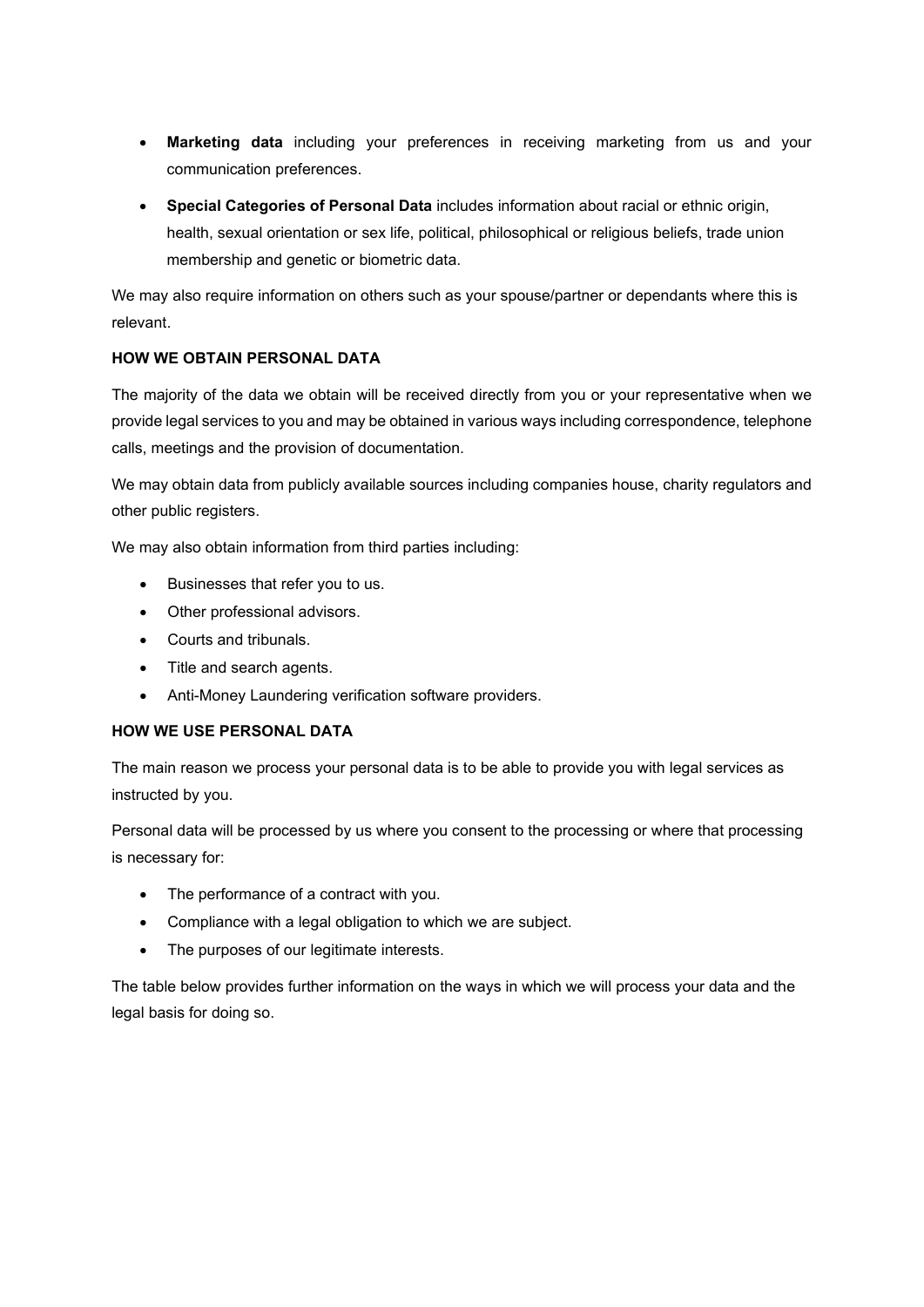| Reason                                                                                                                                                               | <b>Legal Basis</b>                                                 |
|----------------------------------------------------------------------------------------------------------------------------------------------------------------------|--------------------------------------------------------------------|
| To provide you with legal and company secretarial<br>services                                                                                                        | Performance of a contract                                          |
| To manage our ongoing relationship with you including<br>provision of service, collection of fees, responding to<br>complaints and notifying you of changes to terms | Performance of a contract                                          |
| To carry out identity address and source of wealth checks<br>for anti-money laundering purposes                                                                      | Legal obligation                                                   |
| To comply with regulatory reporting obligations                                                                                                                      | Legal obligation                                                   |
| For marketing purposes                                                                                                                                               | Your consent, which you have the right to<br>withdraw at any time. |

We may also process personal data on the legal basis of Legitimate Interests to link the work that we do across different practice areas, improve and develop our services and to manage our business as a whole. You have the right to object to us processing your personal data on the lawful basis of Legitimate Interests, but to do so may mean that we are unable to provide services to you.

## **WHO DO WE SHARE PRESONAL DATA WITH**

We may share your data with third parties. Data is only shared where we are legally obliged to do so, where it is necessary to provide services to you or where it is in our legitimate interests to do so. Data is not shared outwith Turcan Connell for marketing purposes. Where data is shared, we require all third parties to respect the security of your data and to treat it in accordance with the law.

The third parties we may share with are:

- Other parties to any transaction or legal matter on which we are acting for you.
- Our system providers
- Any relevant regulatory authority or government authority
- the police and any other law enforcement agency
- public registers and public information resources, such as Companies House or Registers of **Scotland**

#### **FAILURE TO PROVIDE DATA**

In some cases, a failure to provide information when requested may delay our provision of legal or other services to you and in other cases, we may be unable to act for you or may have to withdraw from acting.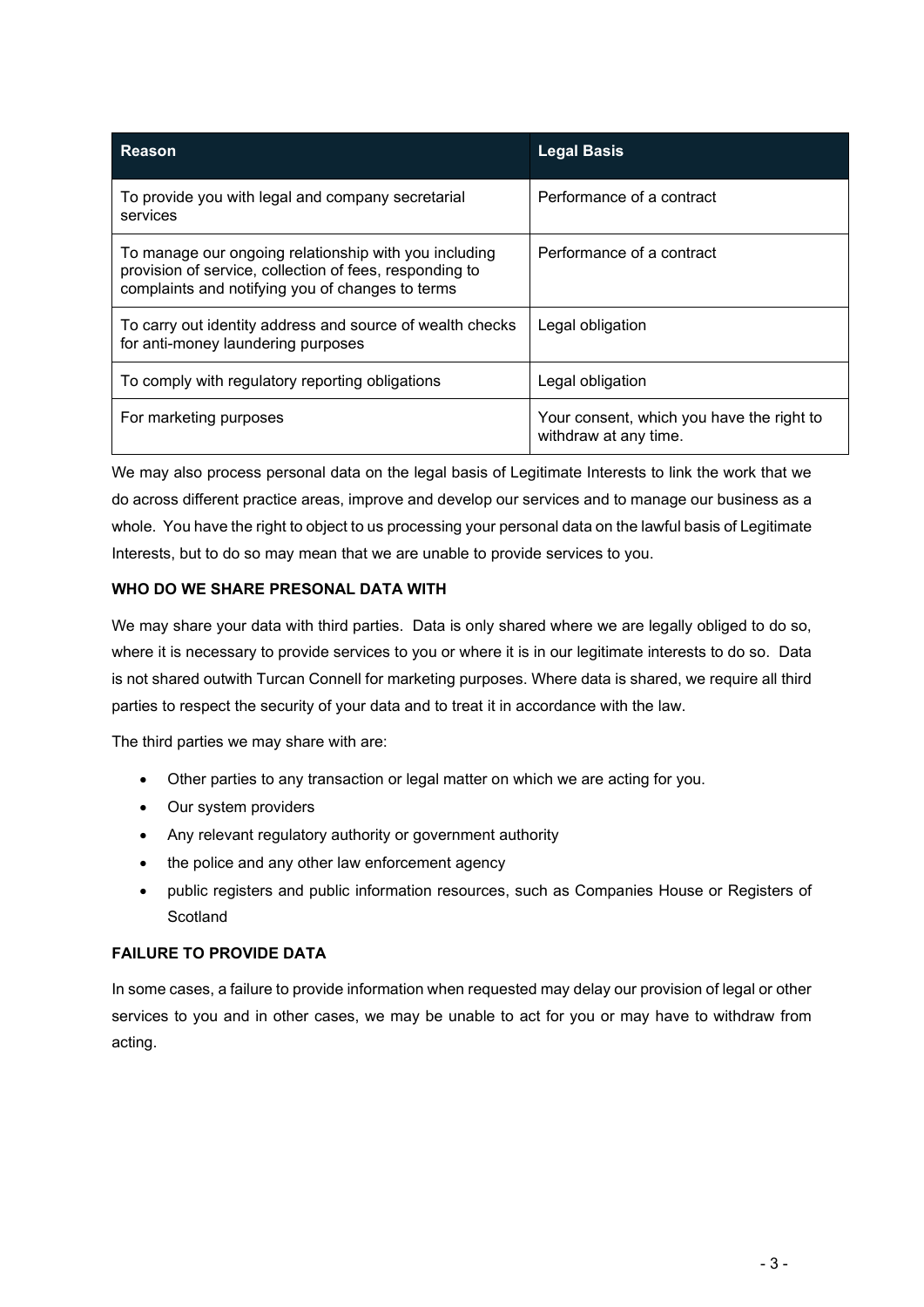Where we need to collect personal data by law, for example to carry out anti-money laundering checks, and you fail to provide that data when requested, we may not be able to perform the contract we have entered into with you.

#### **HOW LONG DO WE RETAIN PERSONAL DATA**

We retain all correspondence files, documents and other papers, whether in electronic or in hard copy, for at least 20 years.

Where we receive a mandate requesting transfer of your files as held by us, or a request from you for a copy of your files, this provision does not delete data from our system. As set out above, it is our policy to retain files for at least 20 years.

We will hold any information supplied by you in connection with verification of identity or source of wealth for the purposes of compliance with legislation and our regulatory requirements, including the Regulations, for a period of not less than 5 (but not exceeding 10) years following the end of our business relationship.

In line with the current Law Society of Scotland guidance for the notarial execution of documents using video technology, if practicable and with your consent, we may require to record the video conference used for this purpose and to retain that recording for a period of 10 years.

We may keep records of complaints and claims indefinitely. Principle legal documents including wills, deeds and powers of attorney may also be kept indefinitely.

## **YOUR RIGHTS**

Your personal data is protected by legal rights, these are set out below:

- **Be informed** this Privacy Statement is one of the ways in which we make sure you are informed about the data we hold and how it is processed.
- **Access** you have the right to access the information we hold about you; this is known as a subject access request.
- **Rectification** you have the right to have inaccurate personal data rectified or completed if it is incomplete. This request can be made orally or in writing.
- **Erasure** you have the right to request the erasure of data we hold about you. However, we can only do this where to do so would not breach our legal obligations.
- **Restrict processing** This enables you to ask us to suspend the processing of personal information about you, for example if you want us to establish its accuracy or the reason for processing it.